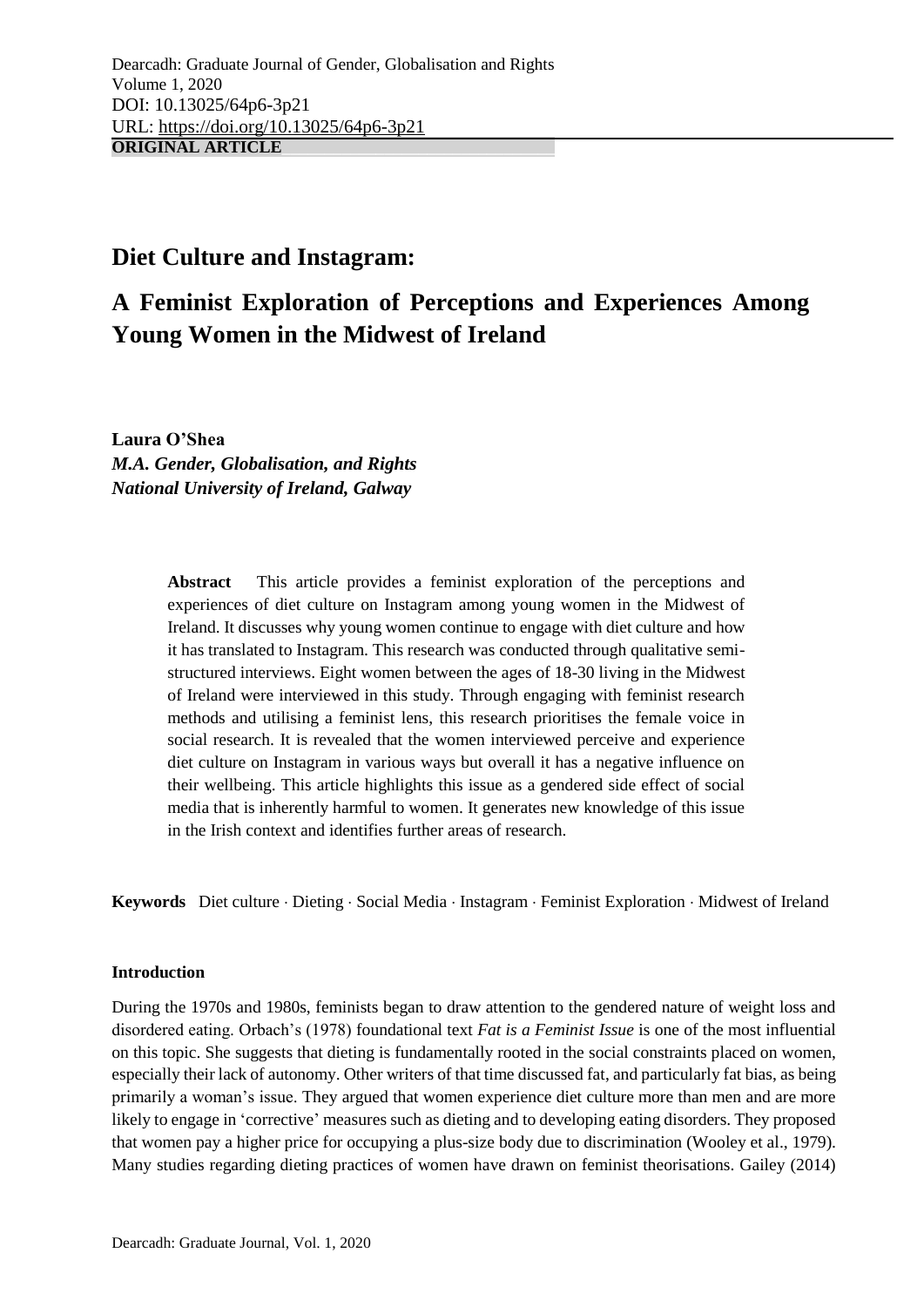drew upon Foucault's theory of governmentality and found that women are expected to become 'docile bodies' through the disciplinary power of diet culture. The Theory of Governmentality applies to diet culture in several ways. Foucault (1977), argues that governmentality creates power and this power disseminates through scientific, medical, social and cultural narratives. These narratives produce knowledge that determines how women's bodies are perceived and regulated. Foucault theorises the docile body as one that can be surveyed, transformed and improved; he builds on Bentham's idea of the Panopticon. The idea of a prisoner under surveillance, changing their body to please the warden and wider society applies to the surveillant nature of diet culture, especially on a visual platform such as Instagram. Prominent feminist theorists Bartky (1993) and Bordo (1990) discuss dieting as a gendered issue and position women who diet as self-policing agents. They argue that women diet to achieve a standard of femininity that derives from patriarchal inequalities and internalised male standards of female beauty. This makes diet culture a feminist issue.

'Diet Culture' is used in this article as it is a popular term for a collection of activities and ideas regarding dieting among the generation of women interviewed for this research. Drawing upon its meaning and utilisation in popular culture and media, diet culture is defined, for the purpose of this research, as a system of societal or cultural beliefs, customs and behaviours that place an increased level of value and importance on visual appearance, specifically weight and body size rather than overall physical and mental wellbeing. It conflates a slender body as a healthy body without examining context. It emphasises behaviours such as calorie counting and dieting to lose weight as a lifelong body project. It places a higher moralistic value on people who fit the thin ideal (Harrison, 2018). The cultural and social obsession with women's body shape and the pursuit of the ideal female body has created a diet culture. In 2012, an Irish study found that 17% of girls reported trying to lose weight in comparison to 10% of boys (Kelly et al., 2012). In an increasingly technological world, diet culture has translated to Instagram. This is evident by accounts dedicated to dieting, 'thinspiration' accounts, 'fitspiration' accounts, marketing of weight loss products and weight management narratives. $<sup>1</sup>$ </sup>

Instagram is a social networking site (SNS) founded in 2010. It enables users to upload photos, apply filters, and enhance images from any mobile device. It has one billion active monthly users (Instagram, 2019). Recently there has been an increase in the number of studies conducted examining links between internet use and negative body image. These studies found evidence of disturbances in body image perception directly correlated with increased internet use (Tiggeman & Miller, 2010; Tiggeman & Slater, 2013). Multiple studies have shown that spending more time on social media is associated with an increased drive for thinness, body dissatisfaction, internalisation of beauty ideals particularly the thin ideal, disordered eating, and comparison of appearance and dieting among women (Vandenbosch & Eggermont, 2012; Fardouly et al., 2015).

The pursuit of the thin ideal as displayed on Instagram has correlations with postfeminist theories. Postfeminist Sensibility describes an emphasis on the body as an indication of femininity, a shift from objectification to subjectification, a refocus on self-regulation and self-surveillance and emphasis on transformation of the body through neo-liberal routes of empowerment (Gill, 2007). This theory resonates with the practices of diet culture, particularly how it displays on Instagram. These include, but are not confined to, weight loss journey accounts documenting transformations, 'fitspiration' accounts,

[https://www.instagram.com/\\_weightloss.motivation\\_/](https://www.instagram.com/_weightloss.motivation_/)

<https://www.instagram.com/skinnybunnytea/>

**.** 

<https://www.instagram.com/thinteadetoxtea/> [https://www.instagram.com/slim\\_with\\_mel/](https://www.instagram.com/slim_with_mel/)

<sup>&</sup>lt;sup>1</sup> <https://www.instagram.com/thinspirationstation/>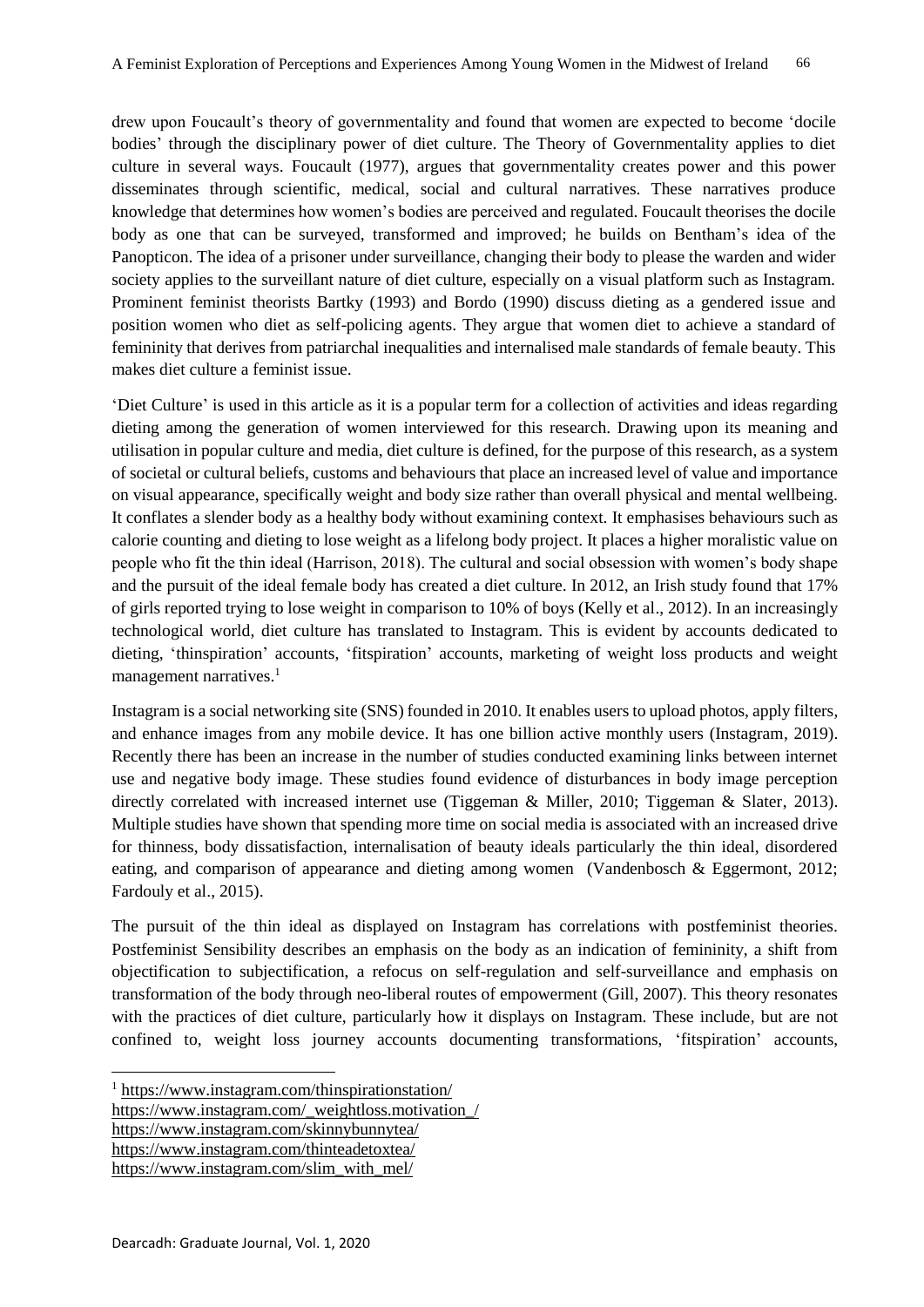documenting food diaries and exercise routines, weight loss 'before and after' pictures and the promotion and commercialisation of weight loss products and supplements. McRobbie (2008), emphasises that postfeminist sensibility is intensified though consumption and technologies of the self. Consumption of hyperfeminine products and practices such as supplements, weight loss surgery, weight loss exercise regimes and clothing such as shapewear, have become the norm of femininity. Instagram provides an instant portal to these images and therefore a pathway to comparison.

One of the most recent studies in this area looked specifically at Instagram use and its associations with body image concerns, comparison, and self-objectification among young women in the United States and Australia. Overall, the study concluded that Instagram usage may negatively affect body image and women's appearance-related concerns (Fardouly, Willburger & Varatainan, 2017).

## **Methodology**

## *Design*

This research emphasises women's voices in order to unpack the complexities of diet culture on Instagram and is guided by feminist standpoint methodologies. Feminist standpoint theory places women's voices at the centre of the research process and values their perceptions and experiences as transformative knowledge (Letherby, 2003). This research is qualitative and utilises semi-structured interviews comprising of five questions. Each participant was asked the same five questions.

- 1. How long have you been using Instagram?
- 2. What do you use Instagram for?
- 3. How do you think diet culture is communicated on Instagram?
- 4. Does Instagram influence how you view your body? How so?
- 5. Have you ever followed an exercise/weight loss plan or account on Instagram? How did you find it?

## *Piloting*

The interview questions were piloted among two volunteers who did not participate in the formal study. The two women interviewed met the same criteria as the formal study participants. Both interviews took place in cafés. Piloting in this instance highlighted the importance of the setting when conducting interviews. It was determined that there were too many interruptions throughout the interview and the participants did not feel comfortable discussing sensitive subjects in this setting. During the formal study, the main priority when picking a location for the interview was ensuring that the interviewee felt comfortable and therefore could speak freely. Seven of the interviews took place in the participants' home and one took place in a quiet café as per the participant's preference.

## *Recruitment of Participants*

Participants were selected according to the following criteria: they identify as a woman, are aged between 18-30 as this age group of women are most active on Instagram (Grogan, 2018), they must use Instagram, and live in the Midwest of Ireland (Limerick, Clare, Tipperary). This geographical area was chosen as the study site as it encompasses a varied selection of settings including small rural villages, larger satellite towns, and the city of Limerick.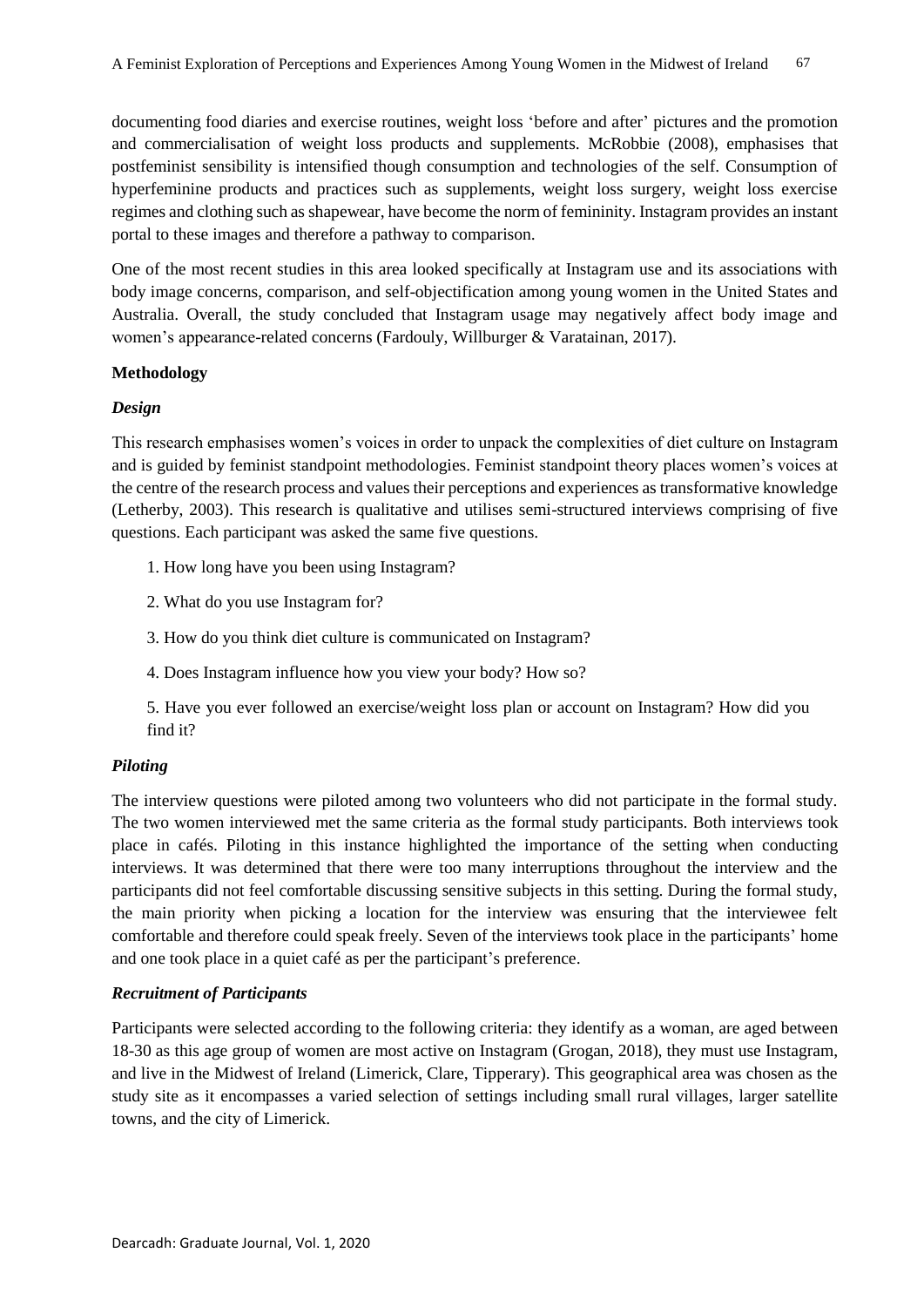As this research is social-media based, recruitment of participants was through Instagram, Facebook and Twitter. Eight women (n=8) were interviewed for this research. Participants were asked to read and sign two copies of the consent form. The participant retained one copy, and the researcher retained a copy that was stored securely in a locked cabinet to ensure anonymity and confidentiality. Each participant chose their own pseudonym - Annie, Claire, Sophie, Erin, Maria, Caroline, Lorna and Maura. These were maintained throughout data collection, analysis and presentation of findings. As this is feminist research, the use of pseudonyms was particularly important. It maintained anonymity and contributed to the women's agency within the research process and cultivation of their own identities. Each interview was recorded on a digital audio recorder. The interviews were individually transcribed and matched with pseudonyms.

## *Data Analysis*

The data collected was analysed through thematic analysis. The transcripts were analysed carefully and colour-coded to identify prominent statements across the eight interviews. These were organised under broader themes, consistent with the research questions and will be explored in the findings and discussion sections.

## **Findings**

## *Perceptions and Experiences of Diet Culture on Instagram*

## *What Women Use Instagram For*

Seven of the eight participants cited using Instagram to follow friends. Four of the interviewees used Instagram to keep in contact with family members. Five of the participants followed celebrity accounts. Four of the participants used Instagram for their jobs. Six of the women used the platform to follow social media influencers. Three of the women used Instagram to specifically follow diet and fitness accounts.

## *How Women Feel Diet Culture Is Communicated on Instagram*

All eight participants stated that diet culture is pervasive on Instagram. Six of the participants specifically referred to diet culture as 'everywhere on Instagram' while the remaining two stated that Instagram was 'heavily-loaded' with diet culture. All eight participants discussed celebrities on Instagram and positioned them as promoters of diet culture. They linked celebrities with the promotion of weight loss products such as detox teas, slimming shakes and capsules. The Kardashians were cited in half of the interviews as promoters of diet culture through their Instagram accounts.

The activities of social media influencers were discussed as examples of how diet culture has translated to Instagram by all eight participants. The consumerism of the diet industry on Instagram was discussed at length by all participants. Three of the women voiced concerns about the authenticity of social media influencers' testimonies of products when it is clear that they are paid to promote them on Instagram. Maura and Erin displayed concerns at the nutritional and exercise advice promoted on Instagram by social media influencers and celebrities, labelling it as 'dangerous'. The consumerism of diet culture also extends to 'targeted ads' on Instagram, mentioned by all participants. Four of the women discussed how the consumerism of diet culture on Instagram contributes to the pressure to conform to the ideal body image through weight management processes.

The eight participants discussed following friends on Instagram who are dieting or adhering to specific fitness regimes. Diet culture in this way is perceived through 'before and after pictures', 'transformation' pictures, food posts and videos of workouts in the gym. Lorna discussed people who set up 'slim with..' accounts to document their weight loss journey. She positioned this as 'fitspiration'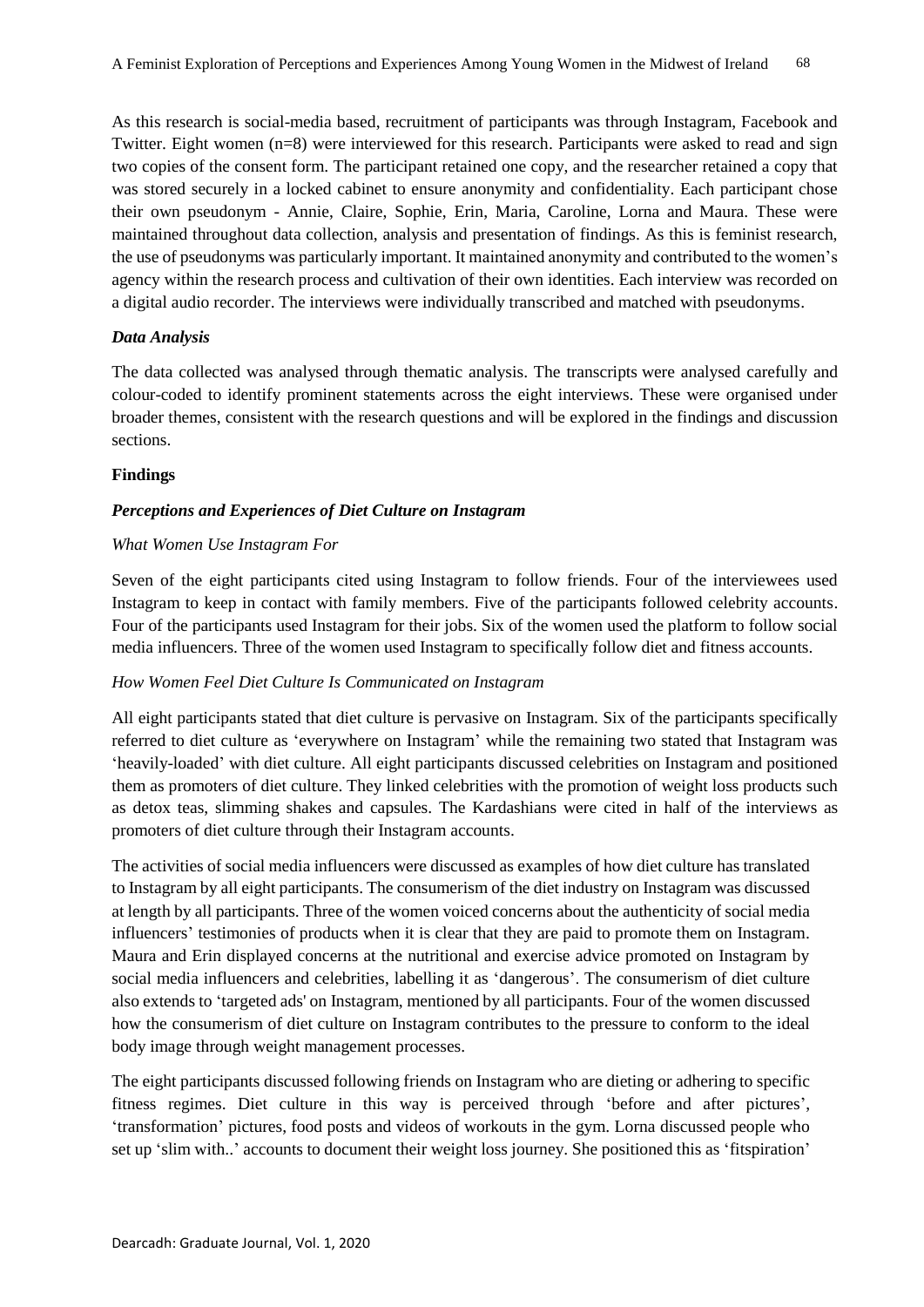and 'thinspiration' accounts, terms used by four of the interviewees. Five of the participants perceived hashtags as elements of diet culture on Instagram. Marie, Erin and Sophie positioned the use of filters on Instagram as negative.

#### *Why Women Engage With Diet Culture On Instagram*

All eight women followed numerous weight loss and exercise plans on Instagram. Seven of the women followed these accounts because they wanted to lose weight. The remaining one participant, Erin, did not want to lose weight but wanted to 'tone up'. Seven of the participants repeatedly cited that as a woman, there is an expectation to diet, it is a central part of 'being a woman'. They linked this to societal notions of the ideal women and striving to attain the 'thin ideal'. Two participants felt dieting was expected of them because of assigned gender roles.

#### *Instagram's Diet Culture and Its Influence On Women's Wellbeing*

Three of the participants stated that following these accounts motivated them at first and this had a positive effect on their wellbeing. However, in the long term, all eight participants stated that these accounts produced negative effects on their wellbeing. Five of the women cited feeling guilty, ashamed and 'down about themselves' when they did not have the same weight loss as the person running the account. All participants constantly felt the need to 'check in' on Instagram. Lorna, Caroline and Sophie describe this practice as 'obsessional'.

Four of the participants reported skipping meals deliberately to lose weight while following these accounts. If they ate something not 'on plan' they would compare themselves to others on Instagram. All participants reported these accounts were unrealistic and difficult to follow. Four of the participants unfollowed certain diet culture related accounts because of their negative impact. However, it still affected them due to algorithms, targeted ads, and account suggestions.

All eight women positioned Instagram as having a negative influence on their body image by producing feelings of guilt, shame, low self-esteem and comparison. Five of the women directly linked comparing their bodies to other bodies on Instagram as leading to poorer mental wellbeing. Five of the interviewees felt ashamed of their bodies because of what they saw on Instagram. They also discussed judgement, or fear of judgement on Instagram. All participants felt that Instagram negatively influenced how they viewed their bodies. Four of the participants perceived Instagram to be female-driven and that this contributes to women judging other women. Four of the women interviewed discussed algorithms on Instagram as problematic and as a driving feature of diet culture on Instagram.

Seven of the women cited body positivity and seeing 'plus-size' women on Instagram as a positive thing. However, Erin and Caroline viewed body positivity as objectifying women in the same way as diet culture. They remarked how the central message is sometimes construed as promoting obesity and this leads to ambiguity regarding the movement.

## **Discussion**

## *Diet Culture as a Significant Feature of Instagram*

All participants perceived diet culture on Instagram through celebrity accounts, social media influencers, and peer accounts. All participants discussed advertisements for 'slimming aids' as an element of diet culture on Instagram. There is a large corpus of feminist literature on the regulation of female bodies through dieting and losing weight (Orbach, 1978; Bordo, 1993; Bartky, 1990). However, much of the focus of this literature is analysing and critiquing the mass media portrayal of the female body and perpetuation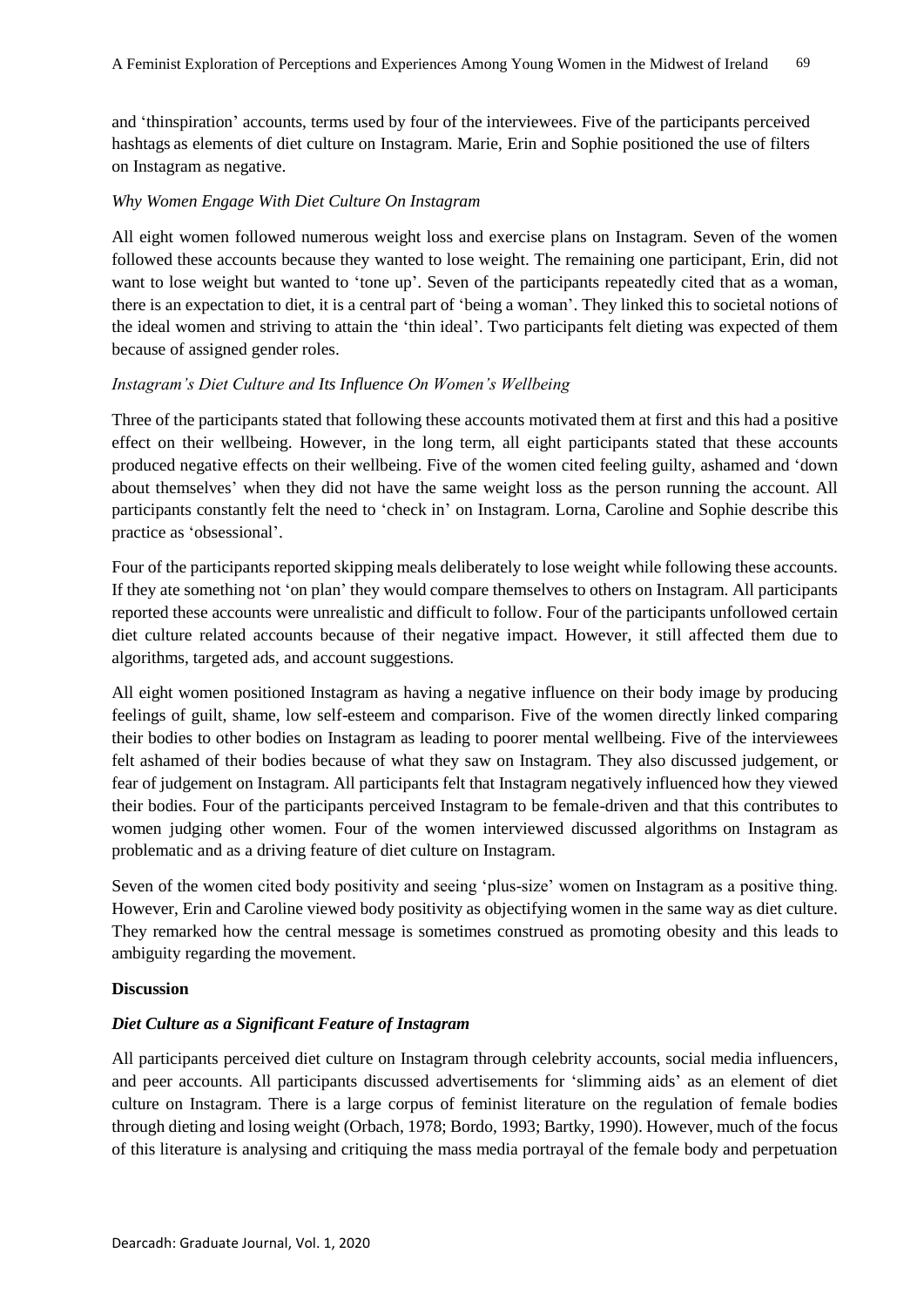of the 'thin ideal'. This research reveals Instagram as another platform in which female bodies are criticised and regulated. It is a platform that previous generations of women did not have to contend with. Diet culture exists on Instagram, not in a vacuum, but as an extension of an already pervasive culture that dominates in society; it is embedded into the very fabric of Instagram.

The variety of ways in which the women in this study perceive diet culture to be communicated on Instagram means that the likelihood of it appearing on your newsfeed is high. The nature of Instagram's algorithm means that previously visited websites or posts generate targeted advertisements. Two of the participants expressed concern at the algorithm and noted that they unwillingly had interaction with a lot of diet culture related accounts. For the participants of this study, it reduced their autonomy and agency when online and produced negative effects, for example, Annie stated, 'It (diet culture) is everywhere on Instagram….it makes you feel bad about yourself'. The participants consistently positioned Instagram as a female-driven platform. The gender dynamics of Instagram are of interest because they parallel the gender dynamics of diet culture in wider society. Previous studies have found that the characteristics of diet culture, for example dieting for weight loss, are disproportionately aimed at and undertaken by women as opposed to men (Gailey, 2014). This research indicates that diet culture both in society and on Instagram is gendered and female-orientated. Therefore the influence of diet culture on Instagram will be more significant to women, making it a feminist issue worthy of in-depth investigation.

The women in this study ranged in ages from 18-30 and had different occupations. Overall, their occupations did not significantly alter their perceptions or experiences of diet culture on Instagram. It also did not mediate the influence it had on their overall wellbeing. This is significant because it demonstrates the universality of this issue for women.

## *Diet Culture on Instagram in a Neoliberal Paradigm*

The diet industry is estimated to be worth \$70.3 billion (Rabasca Roepe, 2018). All eight participants discussed celebrity and social media influencer promotions and endorsements of food and slimming aids as central to diet culture on Instagram. As Claire explains:

They are paid to sell whatever slimming aid, and they're constantly trying to plug it. They give discount codes all the time, trying to get you to buy those kinds of things….it's all about selling. (Claire)

When applying a feminist lens, it is clear that Instagram has entwined with neoliberalism and postfeminist ideals. This has contributed to a whole new generation of 'social media influencers'. The theory of postfeminism celebrates the rhetoric of the self-branded individual who employs modes of self-expression embedded in the consumer marketplace (Gill, 2007). While social media influencers have embraced the postfeminist ideals of individualism and autonomy by creating a following on Instagram, they must be mindful of what they promote. Banet-Weiser (2012), discusses postfeminism and the emergence of digital technologies such as Instagram, and positions their interaction as constitutive of a 'neoliberal moral framework'. Instagram has provided a platform to make money through commercialisation, ultimately contributing to women's agency; however, it is a double-edged sword. Are women conforming to the oppressive patriarchal assumptions of the ideal female body by promoting these products? Maura highlighted that this created pressure to be able to afford certain products and when unable to do so it had a negative influence on her overall wellbeing.

This research reveals that the commercialisation of dieting on Instagram is made possible by the mobilisation of gender norms around regulation of the female body. As previously discussed, Foucault's Theory of Governmentality (1977) can be applied to this research. Instagram acts as a mode of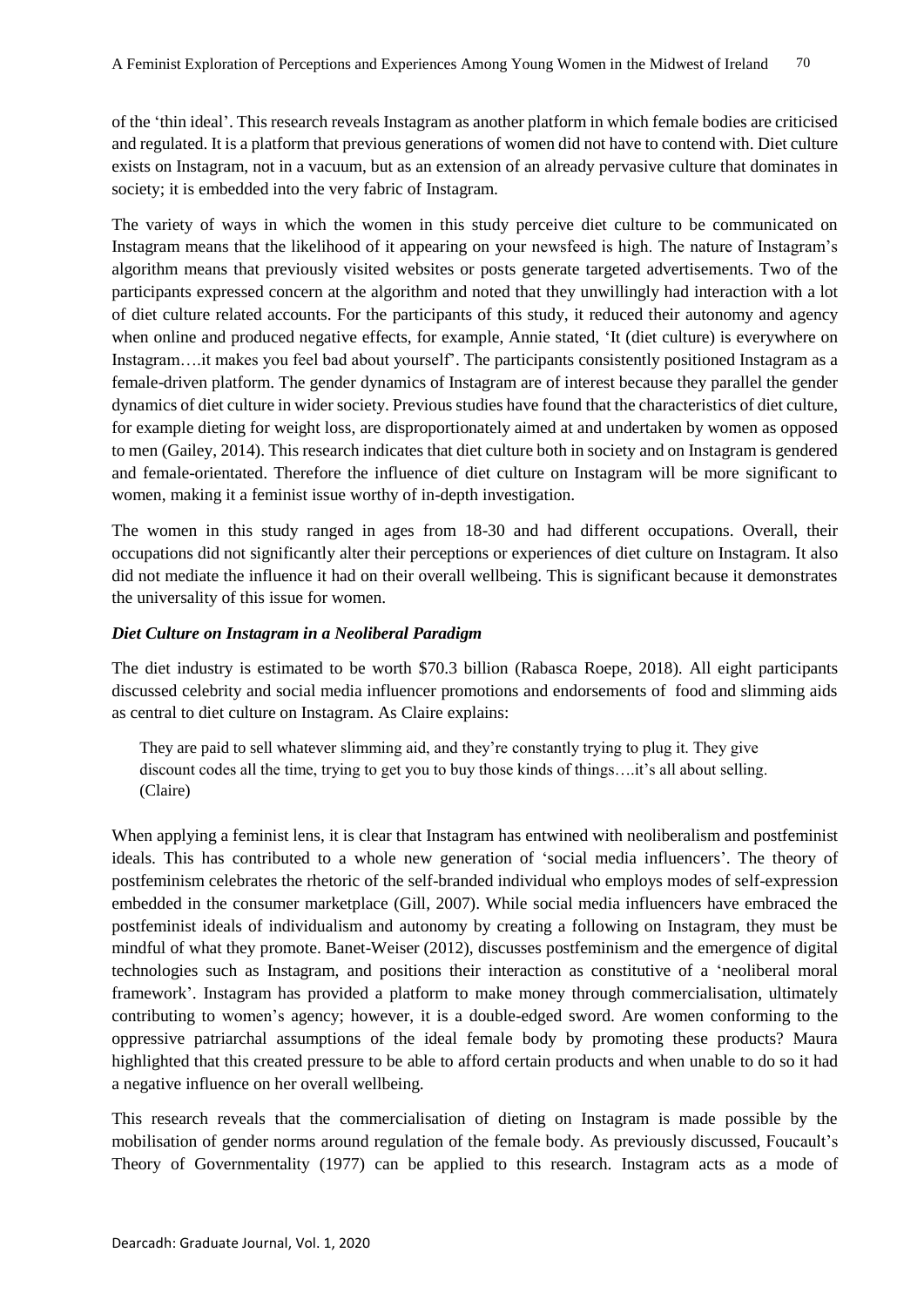governmentality through the promotion of dieting products and targeted advertisements, and in this way displays power. Instagram makes it easy to buy slimming products through 'swipe up' links that bring you directly to the merchant's website. In this way, Instagram works as a commercialised disciplinary power and urges women to undertake practices of diet culture such as buying slimming aids. Maura bought detox tea that made her feel unwell, 'I got so run down…I just felt really uncomfortable on it.' If this aspect of Instagram remains unregulated, there may be detrimental physical and psychological effects for women as consumers of these products.

Claire felt an increased pressure to attain the ideal because of her age, thirty. She discussed the notion of women 'having it all…husband, house, career, babies and the body' by the age of thirty and how this was reinforced by Instagram. This research positioned Instagram as a postfeminist environment wherein the notion of 'having it all' is encouraged. Gendered heteronormative expectations persist on Instagram. In a postfeminist environment women must also maintain independence through careers while also 'bouncing back' to the ideal body post-pregnancy as in Claire's case. Diet culture on Instagram proposes that female empowerment and autonomy is gained primarily through modification of the body. Maintaining the female body is construed as individualism and as an achievement. However, maintenance costs money. It is a sort of neoliberal governmentality and something McRobbie (2009) calls 'consumer citizenship', it involves constant and intense surveillance and this had negative influences on the wellbeing of the women in this study.

## *The Female Body as a Lifelong Project*

All participants feel or have felt pressure to diet, simply because they are women. Butler (1990) positions gender as performative; she argues that people must *do* gender through various actions in order to *be* that gender. The women in this study utilised dieting as a way to *do* their gender. Gender as a concept is deeply entrenched within society and this makes it difficult for women to abandon the performative actions of gender. All of the women discussed the 'thin ideal' in their interviews. Annie highlighted that even as a young girl, the message she received from society portrayed women as thin 'We played with barbie dolls and were given this perfect image of a woman….tall and skinny'. They discussed the constant pressure to live up to the ideal female body. All eight participants felt that as a woman, their bodies needed to be continuously worked on or improved. The promotion of detoxes, slimming capsules, shakes and weight loss regimes on Instagram created a pressure on women in the study to 'always be doing something' to change their bodies.

Caroline discussed dieting as ongoing and highlighted Instagram's role: 'It's another extension of our role as women, to apparently be on a diet 24/7 or always looking for improvements….we're never enough and Instagram regulates it'. The participants also felt that because of Instagram, body expectations changed more rapidly, almost akin to fashion trends. Two participants spoke of how skinny was once portrayed as the ideal and this was due to the influence of high-end fashion models. However, now with the influence of celebrities such as the Kardashians, wider hips and small waists are 'on trend'. The women in this study felt pressure to continuously change their bodies. This is similar to previous work by Shilling (1993), which positions the body as something that needs to be worked on every day – 'the body project thesis'. This continuous dieting ultimately produced a negative influence on participants' wellbeing.

## *Comparison*

The women in this research continually compare themselves to other women on Instagram. The participants discussed how they have compared themselves to images of friends and celebrities. Ultimately, all the participants discussed this as a negative experience. Five of the women stated that comparing themselves to other women on Instagram led to poor mental health. The visual nature of Instagram means that women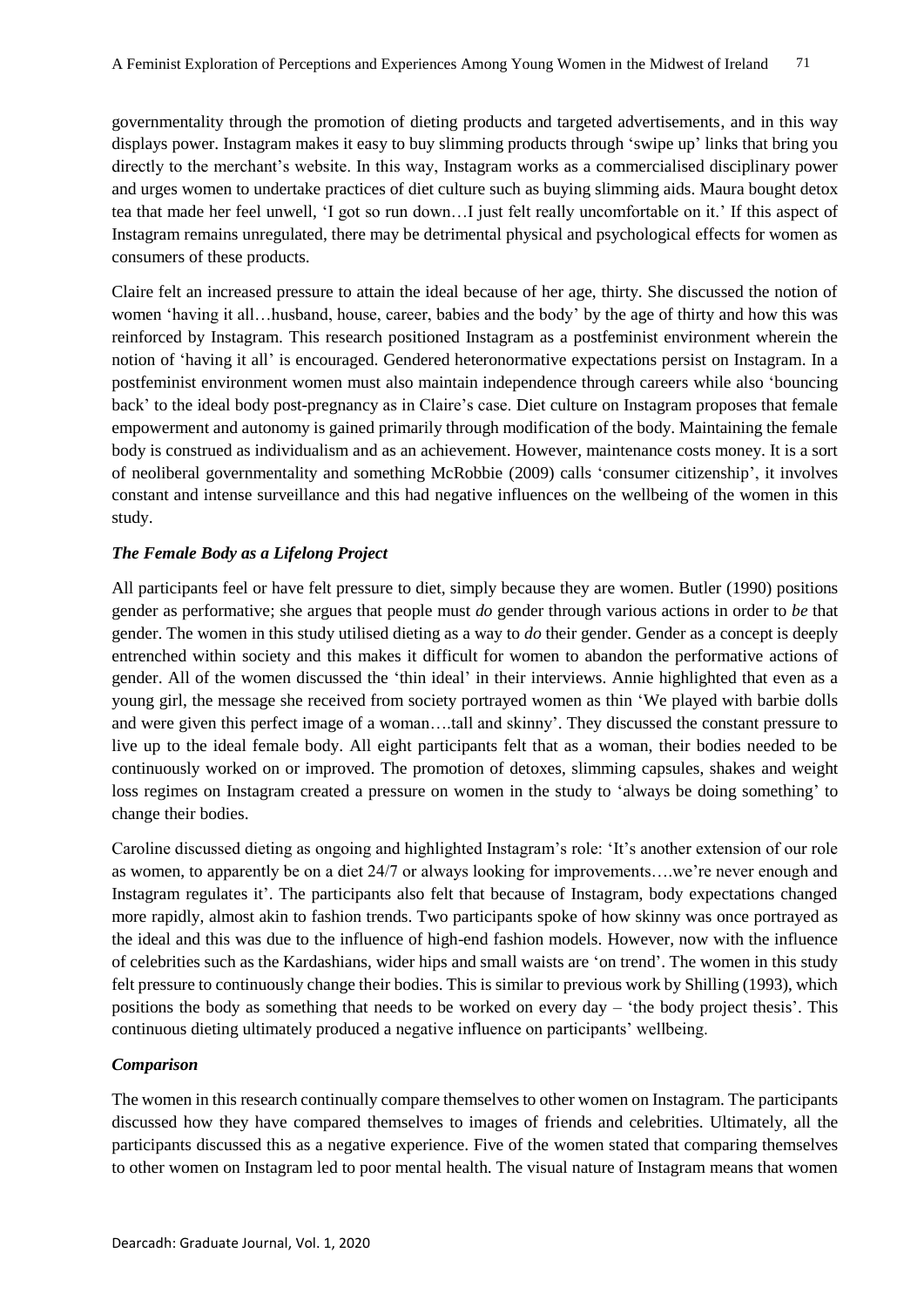are consistently bombarded with images of the female body and generally it is 'the ideal female body'. As Caroline discussed, 'You can't look at Instagram without seeing a body…'. Previous research examined the influence of Instagram on body image and found comparison as a key process in producing negative perceptions of body image (Fardouly, Willberger & Varantanian, 2017). This research revealed similar findings. All participants of this study internalised the ideal body image and used it as a measure of comparison. From a feminist perspective, this can be discussed as self-objectification (Fredrickson & Roberts, 1997). The women in this study view themselves as only bodies, made up of body parts that require monitoring and comparison. This is unsurprising, but worrying nonetheless.

The participants spoke of the 'obsessional' nature of Instagram, specifically when following weight loss or exercise accounts. Monitoring daily posts of breakfast, lunch, and dinner was a frequent feature in the experiences of the interviewees. They compare what they had eaten in a day to the person who is running the account. If what they had eaten had a higher calorie content, or was considered "bad" in comparison, feelings of guilt and shame were triggered. This led to overall negative effects for the women interviewed. For four of the participants, comparing what they had eaten to someone on Instagram also led to disordered eating in the form of skipping meals to counteract feeling 'bad' or 'falling off the bandwagon'. Claire highlights this, 'I ate a breakfast roll...after looking on Instagram I felt so guilty.... I skipped lunch'.

Marie identified herself as a feminist in her interview. It was interesting to see if identifying as a feminist provided any buffering or protective factor when it came to internalisation of body ideals and comparison on Instagram. Feminism rejects cultural standards of body ideals and criticizes the objectification of the female body. However, when focusing particularly on Marie's interview, she spoke consistently of comparison and the internalisation of the 'thin ideal', just like the other participants. Overall, it was found that comparison was a key feature of diet culture on Instagram and age or occupation did not mediate the processes of self-objectification, surveillance, and comparison in this study. In all cases, comparison led to feelings of guilt and shame, which had negative influences on the women interviewed.

## *Judging and Being Judged*

Five of the eight women interviewed discussed judgement and fear of judgement on Instagram in direct relation to diet culture. The proliferation of appsthat slim your body and alter your appearance has increased self-surveillance among women. It has encouraged women to see themselves within a 'pedagogy of defect' (Bordo, 1993). The use of filters on Instagram by participants of this study is an extension of diet culture on the platform. Instagram is a tool of surveillance and has changed the politics of appearance. It is a technology that is focused on digital self-monitoring within a society structured by neoliberal and postfeminist ideologies. The findings of this study indicate that Instagram has produced a new form of regulatory gaze through our mobile phones. It is a gaze more dangerous than previously because it fits right into our pockets. As Claire puts it:

Women put up everything, before and after pictures, I see a lot of that. I think the main reason women document this stuff is that you're waiting for comments and likes from other women to validate your achievement of losing weight. It's heavily loaded with judgement though. (Claire)

The women in the study who discussed competitiveness felt that, because of this, there was a pressure to keep up with weight loss or the diet or exercise plan. If they were 'not getting results' (losing weight), they could not put up photographs of themselves on Instagram as they assumed they would be judged. They also judge other women on Instagram, based on the size and shape of their bodies. Three of the participants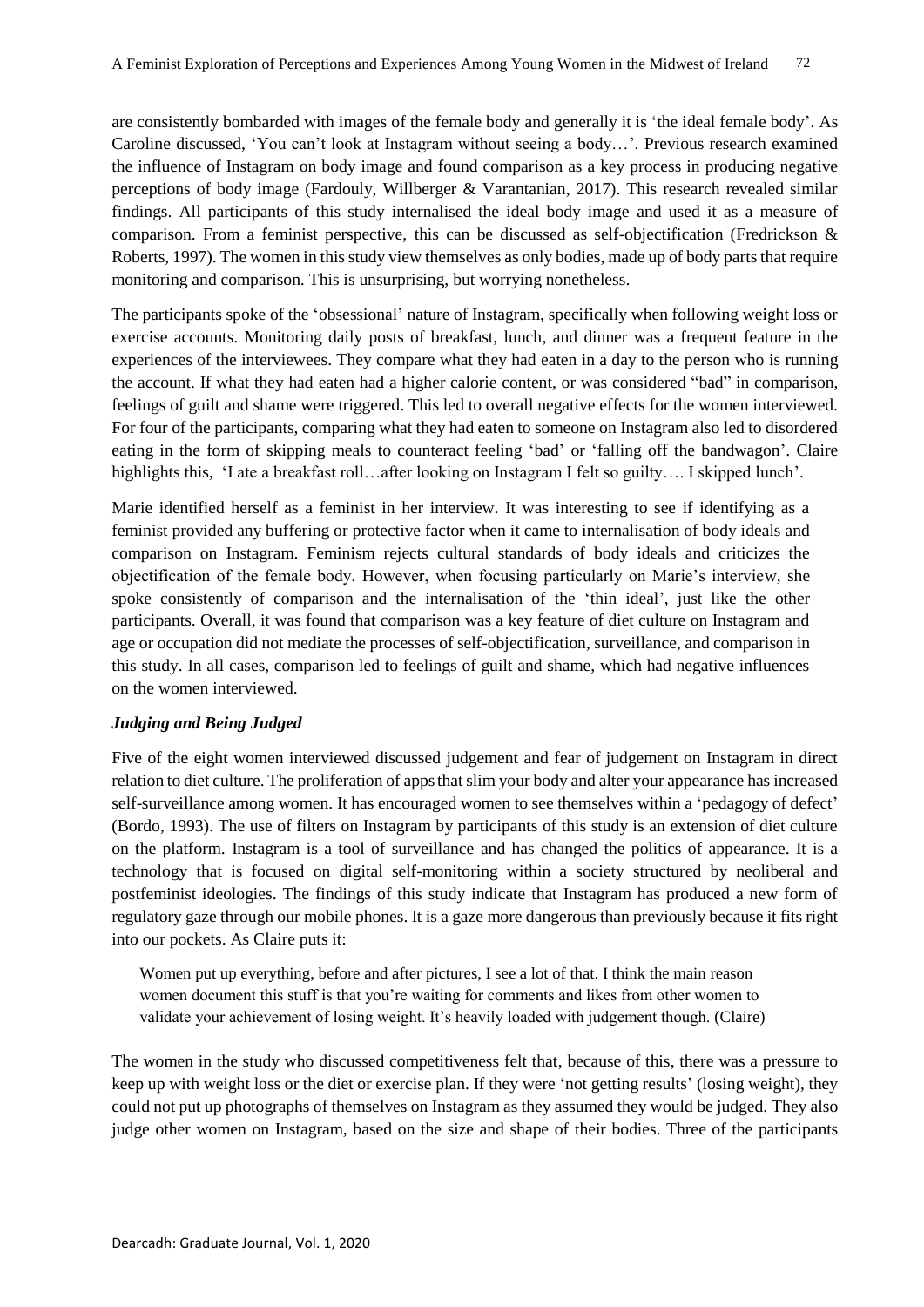highlighted the danger of judging other women's bodies through comments on Instagram posts that were often offensive and hurtful.

Winch (2013) discusses *looking* between women as the 'girlfriend gaze'. It is socially constituted, regulatory and judgemental and is used by women to critically evaluate themselves and other women. It is a gaze that is powerful and produces the potential for recognition of successful femininity or failure. Winch (2013) discusses the value placed on a 'girlfriendship culture' in a postfeminist environment. This culture, she argues, places women's relationships with each other at the core of their feminine identities. The culture of 'girlfriendship' is exploited through media and marketing as a form of governance between women, for example, dieting to achieve the ideal body. Within the girlfriend gaze, male approval is no longer the priority. The pursuit of the ideal body through dieting, becomes a way of proving feminine worth to a circle of female friends. Mulvey (1975) discussed the male gaze within the cinematic environment in which the target audience is men. Women in film and media, she argues, are viewed from the heterosexual male perspective and primarily as passive objects for men's desire and pleasure. However, within the girlfriend gaze, women are framed as the target audience (Winch, 2013).Women are *doing* the looking and are *active* beings. However the results of this research reveal that the girlfriend gaze has produced negative influences on the wellbeing of the women and has preserved misogynistic discourse regarding the female body.

## *Women's Agency*

Heyes (2006), argues that dieting can be a form of self-care for women. She argues that women choosing to diet demonstrate independence, and therefore, it is an act of rebellion against the oppressive ways of the patriarchy. This draws on ideas from Foucault's theory of technologies of the self. Technologies of the self, encourage self-discipline and allow people to produce desired versions of themselves, albeit these versions generally adhere to normative beauty ideals. It is in this context that Heyes theorised dieting as both constraining and enabling for women. This research has revealed that diet culture on Instagram is a 'technology of the self'. The women in this study use Instagram as a tool for weight loss to enable them to achieve their desired outcome, a smaller body; however, it raises questions which warrant further research. Did they enact agency by choosing to follow these plans on Instagram to lose weight or did they follow these plans because the societal pressure to fit the ideal was overwhelming? This produces interesting questions regarding how women use technologies such as social media - are they ultimately tools of the patriarchy or can women utilise them as a form of protest? The positioning of Instagram as a female-driven platform by the participants is particularly interesting when situated within wider feminist scholarship regarding technology. Haraway (1975) argues that women should be technology proficient and that the internet can be a place for women to create new identities and be free from patriarchal constraints of society. However, cyberfeminism scholars such as Wilding (1998) have challenged this perspective. She argues that the internet is not a utopian world that obliterates hierarchies. Technologies exist within a social framework that is essentially sexist. She proposes that technologies are not gender free spaces without regard to sex and assigned gender roles (Wilding, 1998). While women should make use of new technologies such as Instagram, power structures are embedded within these spaces and these must be critically analysed by the women that use them. This is particularly relevant for this research, as the results clearly reveal gendered effects of technology and point to the importance of continued feminist analysis of this topic.

The women interviewed for this study portrayed awareness of this issue and recognised that for them, diet culture on Instagram was problematic; it had negative effects on their overall wellbeing. They also had knowledge regarding the societal notions of the ideal female body and acknowledged that it is a gendered issue with many dynamics. Some of the women felt they enacted agency by unfollowing accounts which made them feel bad about their appearance. However, they also acknowledged that societal pressure to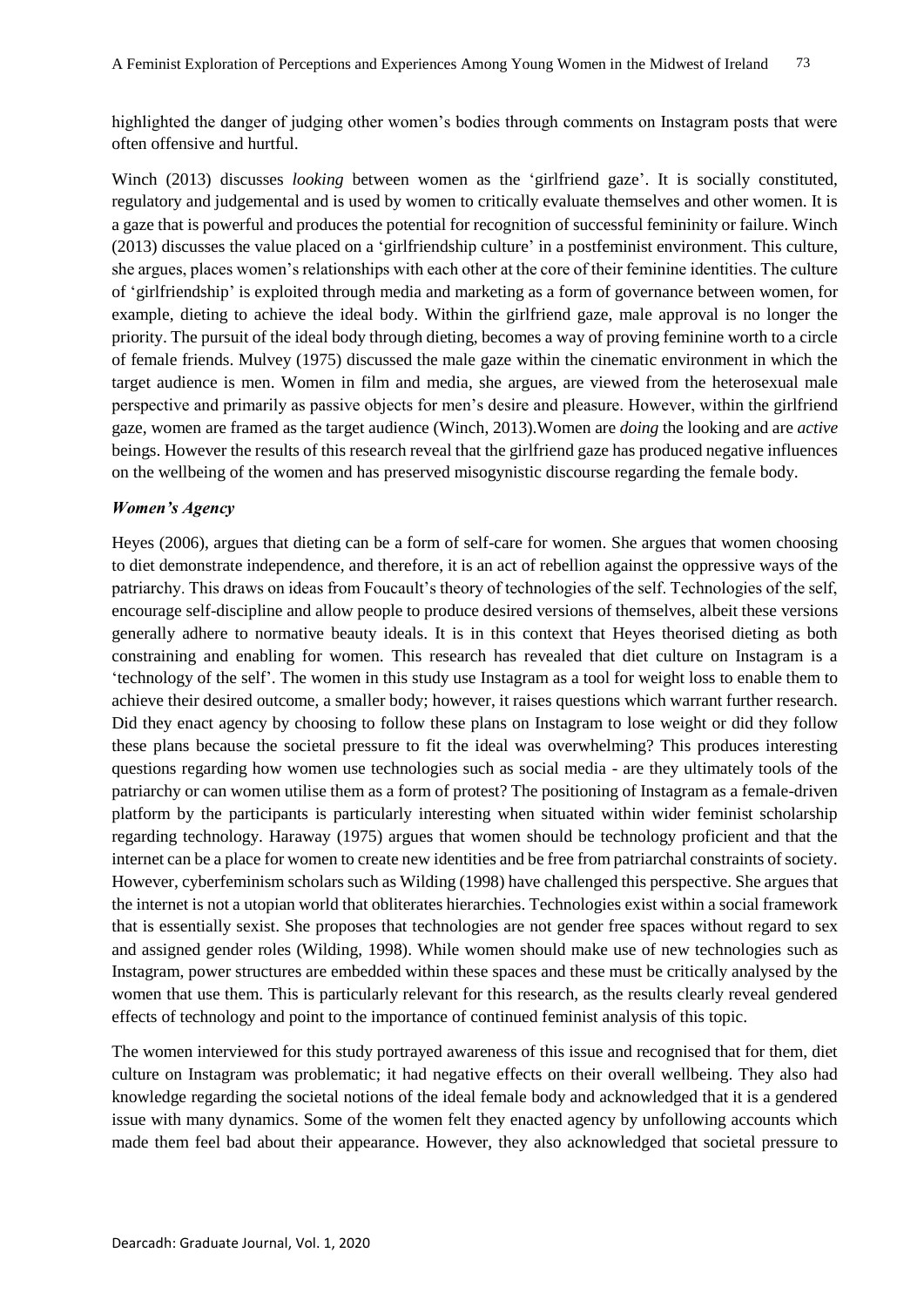conform to the thin ideal meant that they kept returning to these accounts. In this way diet culture on Instagram restricted their agency.

## **Conclusion**

Women in this study engaged with diet culture on Instagram because they '*wanted* to lose weight'; however, they wanted to lose weight in a society that is dominated by a culture of the 'thin ideal' and places value on women who diet to fit this ideal. For the women interviewed in this study, weight management practices, like dieting, are lifelong occupations and are considered part of 'being a woman'. The pursuit and the attainment of the 'ideal body' are framed by periods of intense scrutiny, hard work, and financial expenditure. Social media sites, including Instagram, have become integral parts of our lives, and this research illuminated connections between society's 'addiction' to social media and women's body regulation through dieting. Instagram as a platform for diet culture, reinforces the cyclical nature of dieting in women's lives. The obsessive nature of Instagram means always returning to it and thereby always returning to diet culture. This research concludes that the social and cultural representation of the normative female body as slender and toned in Irish society has not gone away. It has become more dominant and pervasive with the establishment of Instagram which has acted as a platform for diet culture. This research revealed that diet culture on Instagram has a significant influence on the everyday lives of the women interviewed; overall, this influence is negative. The visual imagery on Instagram encouraged comparison and triggered feelings of guilt and shame. This had a negative effect on body image, self-esteem and overall mood and mental wellbeing. In some cases, experiences of diet culture on Instagram led to disordered eating in the form of skipping meals and prolonging periods of fasting in order to lose weight. This is particularly concerning in terms of the development of eating disorders and an area that urgently requires more research and resources in Ireland.

This study has revealed diet culture to be pervasive on Instagram. Overall, it has had a negative influence on the daily lives of interviewees. From a feminist perspective, it is essential to conduct larger-scale research on this issue in order to gain a deeper understanding of the topic and identify strategies to reduce the harm caused to women by diet culture on Instagram.

#### **References**

Banet-Weiser, S. (2012) *Authentic TM: politics and ambivalence in a brand culture*. New York: NYU Press.

Bartky, S. L. (1990) *Femininity and Domination: studies in the phenomenology of oppression.* New York: Routledge.

Bordo, S. (1993) *Unbearable Weight: feminism, western culture, and the body.* Berkeley: University of California Press.

Butler, J. (1990) *Gender Trouble Feminism and the subversion of identity*. New York: Routledge.

Fardouly, J., Willburger, B. K., & Vartanian, L. R. (2017) 'Instagram use and young women's body image concerns and self-objectification: Testing mediational pathways', *New Media & Society,* 20 (4), pp. 1380-1395.

Foucault, M. (1977) *Discipline and punish*: *The birth of the prison.* London: Penguin.

Fredrickson, B.L. & Roberts, T.A. (1997) 'Objectification Theory: towards understanding women's lived experiences and mental health risks', *Psychology of Women Quarterly* 21 (2), pp. 173-206.

Gailey, J. (2014) *The hyper(In)visible fat woman.* New York: Palgrave Macmillan.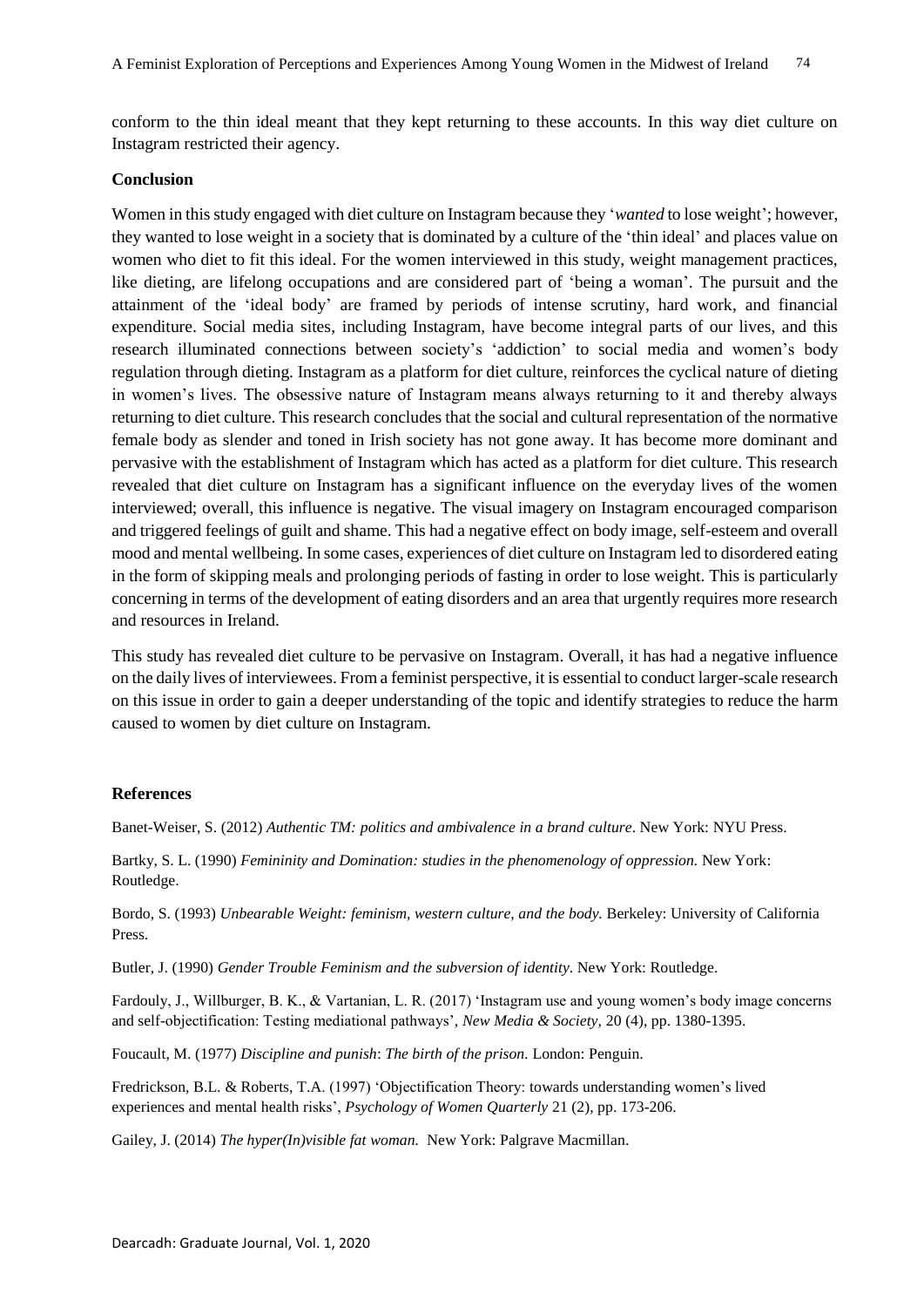Gill, R. (2007) 'Postfeminist media culture: elements of a sensibility', *European Journal of Cultural Studies,* 10 (2), pp. 147-166.

Gill, S. (1995) 'Globalisation, market civilisation, and disciplinary neoliberalism', *Millennium Journal of International Studies* 24 (3), pp. 399-423.

Grogan, S. (2018) 'Can we do something on snapchat? Measuring demographics with channels'*, Wolfgang Digital*, 28 June. Available at[: https://www.wolfgangdigital.com/blog/something-on-snapchat-demographics-and-channels/](https://www.wolfgangdigital.com/blog/something-on-snapchat-demographics-and-channels/) (Accessed: 13 April 2019)

Haraway, D. (1985) 'A Manifesto for cyborgs: science, technology, and socialist feminism in the 1980s', *Socialist Review*, 80 (1), pp. 65-108.

Harper, B. & Tiggemann, M. (2008) 'The effect of thin ideal media images on women's self-objectification, mood, and body image', *Sex Roles*, 58 (9-10), pp. 649-657.

Harrison (2018) 'What is diet culture', *Food Psych Programs*, 10 Aug. Available at: <https://christyharrison.com/blog/what-is-diet-culture> (Accessed: 20 April 2019)

Heyes, C.J. (2006) 'Foucault goes to weight-watchers', *Hypatia* 21 (2), pp. 126-149.

Kelly, C., Gavin, A., Molcho, M., & Nic Gabhainn, S. (2012) *The Irish health behaviour in school-aged children (HBSC) study 2010,* Dublin & Galway: Department of Health and National University of Ireland, Galway. Available at: www.nuigalway.ie/hbsc/ documents/nat\_rep\_hbsc\_2010.pdf (Accessed: 23 April 2019).

Letherby, G. (2003) *Feminist research in theory and practice.* Buckingham: Open University Press.

McRobbie, A. (2008). 'Young women and consumer culture', *Cultural Studies*, 22 (5), pp. 531–550.

Orbach, S. (1978) *Fat is a feminist issue.* London: Hamlyn.

Rabasca-Roepe, L. (2018) 'The Diet Industry', *Sage Business Researcher*. 5 March. Available at: <http://businessresearcher.sagepub.com/sbr-1946-105904-2881576/20180305/the-diet-industry> (Accessed: 11 June 2019).

Skinny Bunny Tea. (2019) Skinny Bunny Tea's profile. [Instagram]. (Accessed: 11 July 2019). Available from: https://www.instagram.com/skinnybunnytea/

Slim With Mel. (2019) Slim With Mel's profile. [Instagram]. (Accessed: 11 July 2019). Available from: [https://www.instagram.com/slim\\_with\\_mel/](https://www.instagram.com/slim_with_mel/)

Thinspiration. (2019) Thinspiration's profile. [Instagram]. (Accessed: 11 July 2019). Available from: https://www.instagram.com/thinspirationstation/

Thin Tea Detox Tea. (2019) Thin Tea Detox Tea's profile. [Instagram]. (Accessed: 11 July 2019). Available from: [https://www.instagram.com/thinteadetoxtea/T](https://www.instagram.com/thinteadetoxtea/)iggeman, M & Slater, A. (2013) 'The internet, facebook and body image concern in adolescent girls', *International Journal of Eating Disorders,* 46, pp. 430-433.

Tiggeman,M & Millar, J. (2010) 'The Internet and adolescents girls weight satisfaction and drive for thinness', *Sex Roles,* 63, pp. 79-90.

Vandenbosch, L & Eggermont, S. (2012) 'Understanding sexual objectification: A comprehensive approach towards media exposure and girls internalisation of beauty ideals, self-objectification, and body surveillance', *Journal of Communications,* 62, pp. 869-887.

Weight Loss Motivation. (2019) Weight Loss Motivation's profile. [Instagram]. (Accessed: 11 July 2019). Available from https://www.instagram.com/\_weightloss.motivation\_/Wilding, F. (1998) 'Where is the feminism in cyberfeminism?' Available at: